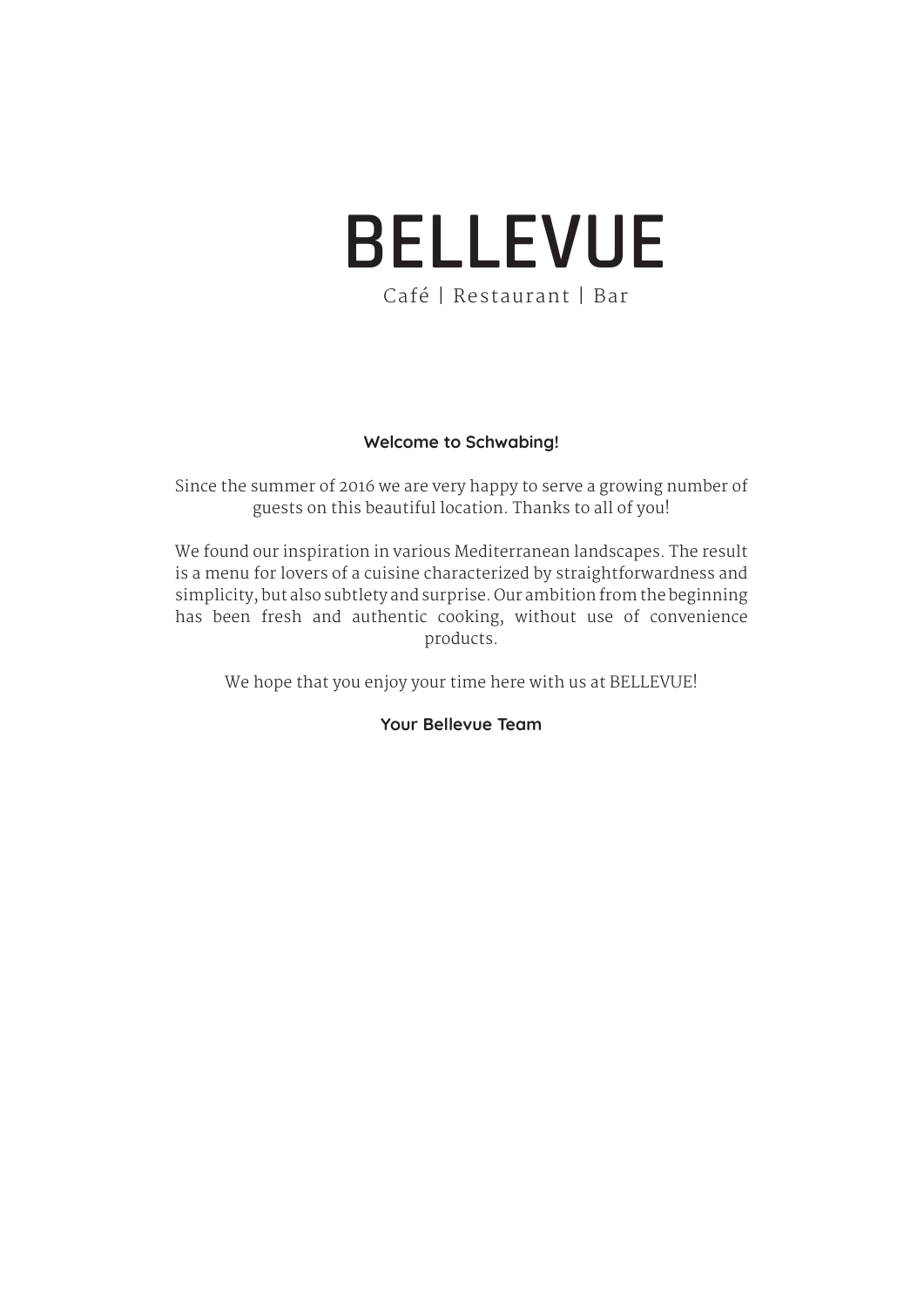# **BREAKFAST**

## **Mo - Fr 9 - 12.00 | Sa & Su 9 – 15.00**

Our breakfast eggs primarily come from our own chickens in the Isartal.

| <b>Tête à tête</b> for 2 people<br>Smoked salmon   juniper wood smoked ham <sup>2,3,7</sup>   Italian salami <sup>2,3</sup>   soft cheese variation  <br>butter   self-made jam   scrambled egg with feta and tomato   bread | 25.8                         |
|------------------------------------------------------------------------------------------------------------------------------------------------------------------------------------------------------------------------------|------------------------------|
| <b>Paris</b><br>Croissant   butter   self-made jam   fresh berries                                                                                                                                                           | 5.8                          |
| <b>Rütli</b> [vegan or with extra yoghurt]<br>muesli   fresh berries   candied walnuts                                                                                                                                       | small<br>7.4<br>9.4<br>large |
| Aleppo [vegan]<br>Bagel   avocado   bell pepper   eggplant   muhammara   tomato spinach                                                                                                                                      | 12.8                         |
| <b>Crostini</b> [vegan]<br>Walnut baguette   avocado   hummus   muhammara   tomato spinach                                                                                                                                   | 11.4                         |
| <b>Pancakes</b><br>Maple syrup   candied walnuts   fresh berries                                                                                                                                                             | 11.8                         |
| <b>El Classico</b><br>Juniper ham <sup>2,3,7</sup>   Italian salami <sup>2,3</sup>   soft cheese variation   boiled egg   self-made jam  <br>butter   bread                                                                  | 13.4                         |
| Aphrodite<br>Scrambled egg with feta and tomato   cream cheese   yoghurt with honey   bread                                                                                                                                  | 12.8                         |
| Palermo<br>Omelette   olives   fresh herbs   feta   oven-baked tomatoes   rocket   bread                                                                                                                                     | 11.8                         |
| <b>Bella Figura</b><br>Smoked salmon   horseradish   avocado-tomato cream   fruit salad   bread                                                                                                                              | 13.8                         |
| <b>Croque Madame</b><br>Juniper ham <sup>2,3,7</sup>   Gruyère   grilled bread   fried eggs   Béchamel   Dijon mustard  <br>tomato spinach                                                                                   | 13.4                         |
| La Famiglia for 4 people<br>Pancakes   fruit salad   smoked salmon   juniper ham <sup>2,3,7</sup>   Italian salami <sup>2,3</sup>   self-<br>made jam   scrambled egg with feta and tomato   butter   bread                  | 48.8                         |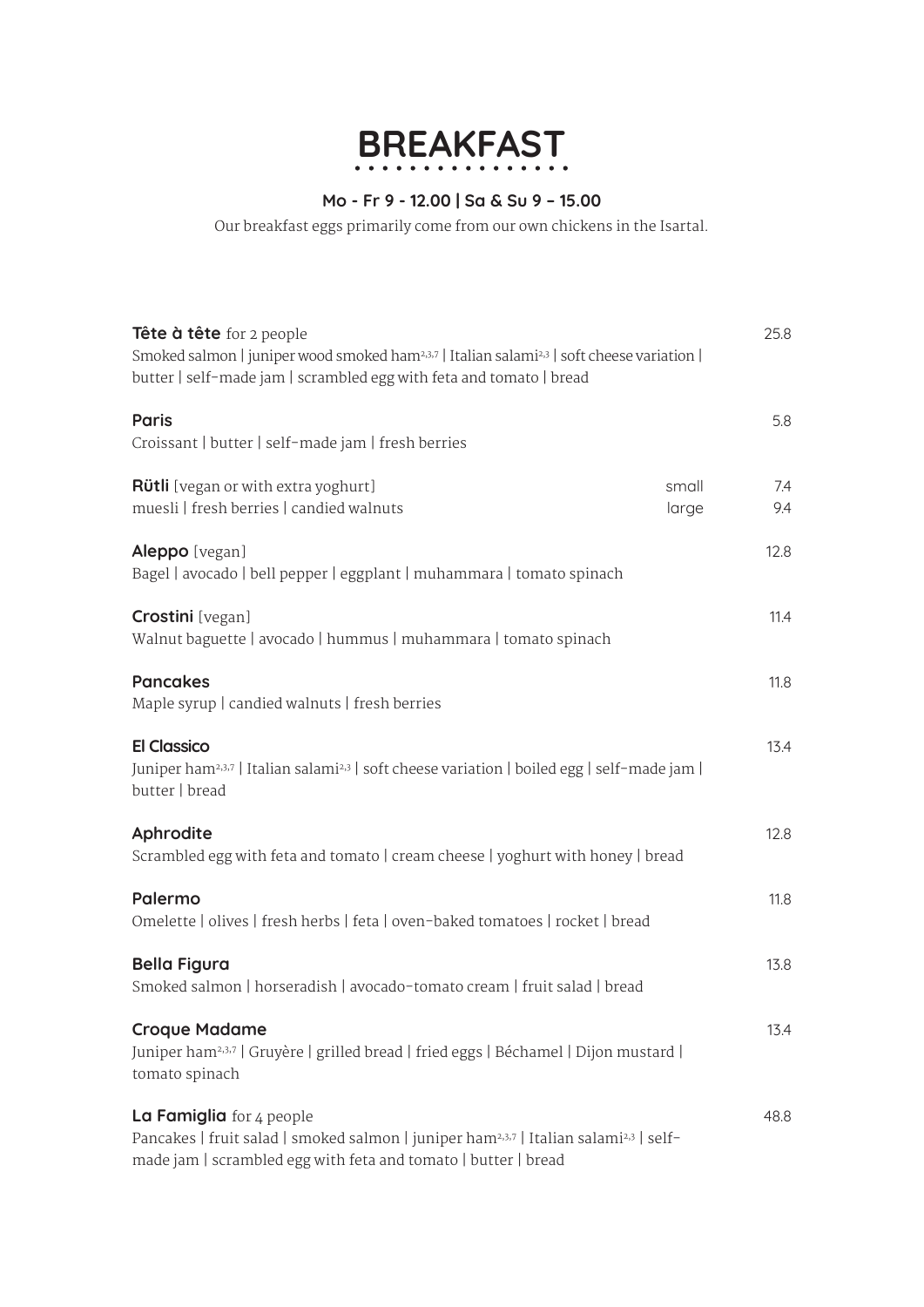## **Extra**

| Fruit salad                           | 6.4 |
|---------------------------------------|-----|
| Yoghurt with fruits                   | 5.8 |
| Boiled egg                            | 1.8 |
| Scrambled egg with fresh herbs        | 5.8 |
| Scrambled egg with bacon <sup>2</sup> | 6.8 |
| Scrambled egg with feat and tomato    | 6.8 |
| Fried eggs                            | 4.4 |
| Fried eggs with bacon $\overline{ }$  | 6.8 |
| Smoked salmon                         | 7.4 |
| Sucuk                                 | 6.8 |
| Large bread basket                    | 4.4 |
| Small bread basket                    | 2.8 |

## **Freshly pressed juices and smoothies**

Create your own smoothie with the following:

Banana Apple Honeydew melon Strawberries Spinach Honey

7.4

30g "Vegan Muscle" protein powder +3

Freshly pressed orange juice

 $0.2$ l | 4 0.4l | 5.8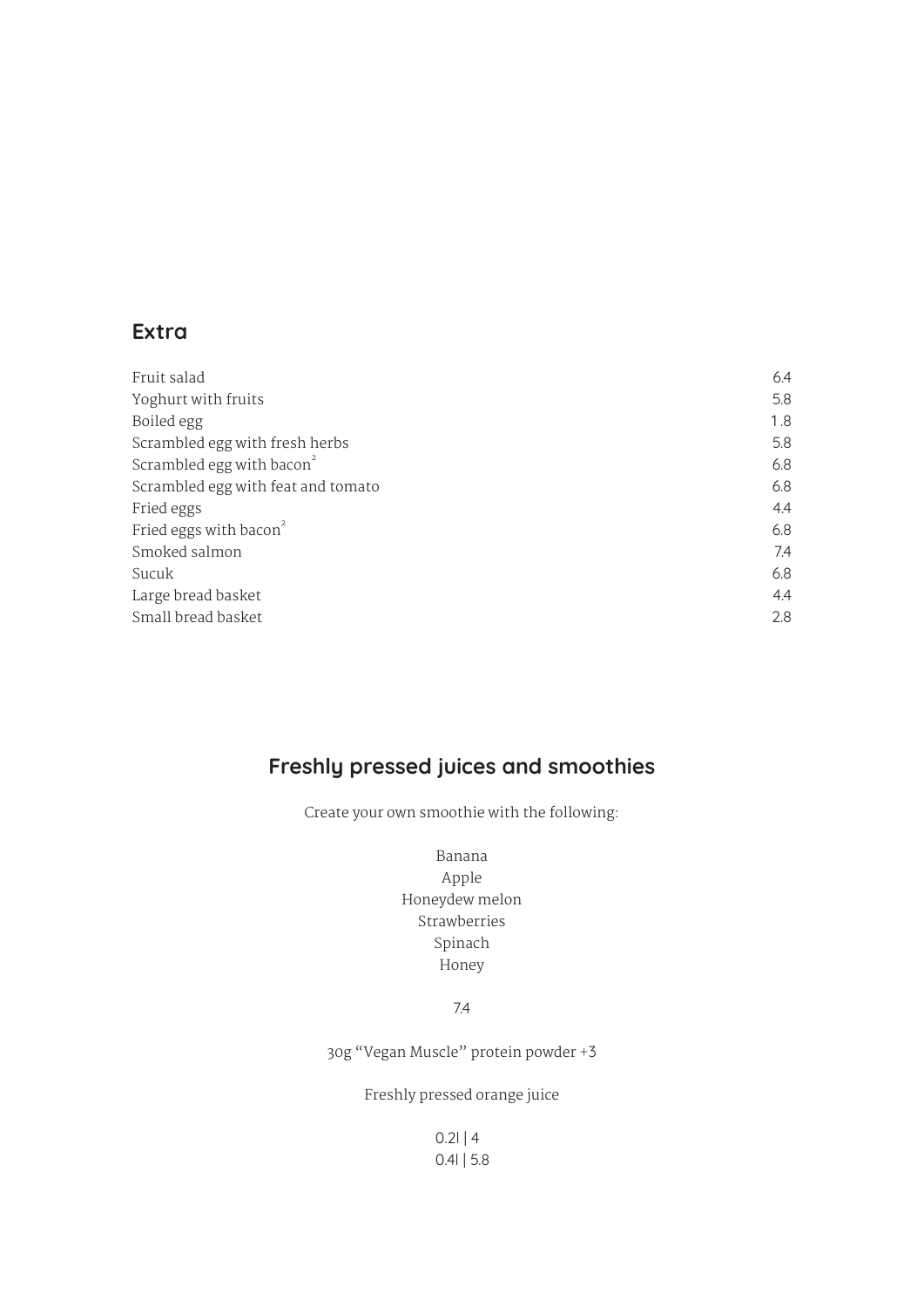## **MEALS**

## **Daily from 11.30 - 23.00**

## **Soups & appetizers**

| <b>Tomato Mint Soup</b> [vegan]<br>Basil pesto   Croutons                                      | 6.4  |
|------------------------------------------------------------------------------------------------|------|
| <b>Dips &amp; Olives</b> [vegan]<br>Hummus   Muhammara   marinated olives <sup>6</sup>   bread | 9.4  |
| Carciofi<br>Roman artichoke salad   roasted pine nuts   rocket   feta   bread                  | 9.8  |
| <b>Gambas</b><br>Shrimp   chili   tomatoes   garlic   roasted bread                            | 13.8 |
| Ravioli fatti in casa<br>Fig goat cheese   truffle oil   walnuts                               | 12.4 |

## **Salads and sandwiches**

| <b>Salmon Filet Salad</b><br>Avocado tomato cream   pine nuts   pomegranate balsamic dressing                          | 18.8 |
|------------------------------------------------------------------------------------------------------------------------|------|
| <b>Chicken Breast Salad</b><br>Feta   champignons   oyster mushrooms   roasted peanuts   parmesan dressing             | 15.8 |
| <b>Goat cheese Salad</b><br>Candied walnuts   figs   pomegranate balsamic dressing                                     | 16.8 |
| <b>Roastbeef Club Sandwich</b><br>Pickles   horseradish sour cream   red onions   salad   tomato   potato fries        | 17.4 |
| <b>Chicken Breast Club Sandwich</b><br>Bacon <sup>2</sup>   parmesan   egg   tomato   mango curry cream   potato fries | 16.8 |
| <b>Goat Cheese Club Sandwich</b><br>Eggplant   fig walnut chutney   tomatoes   rocket   sweet potato fries             | 16.8 |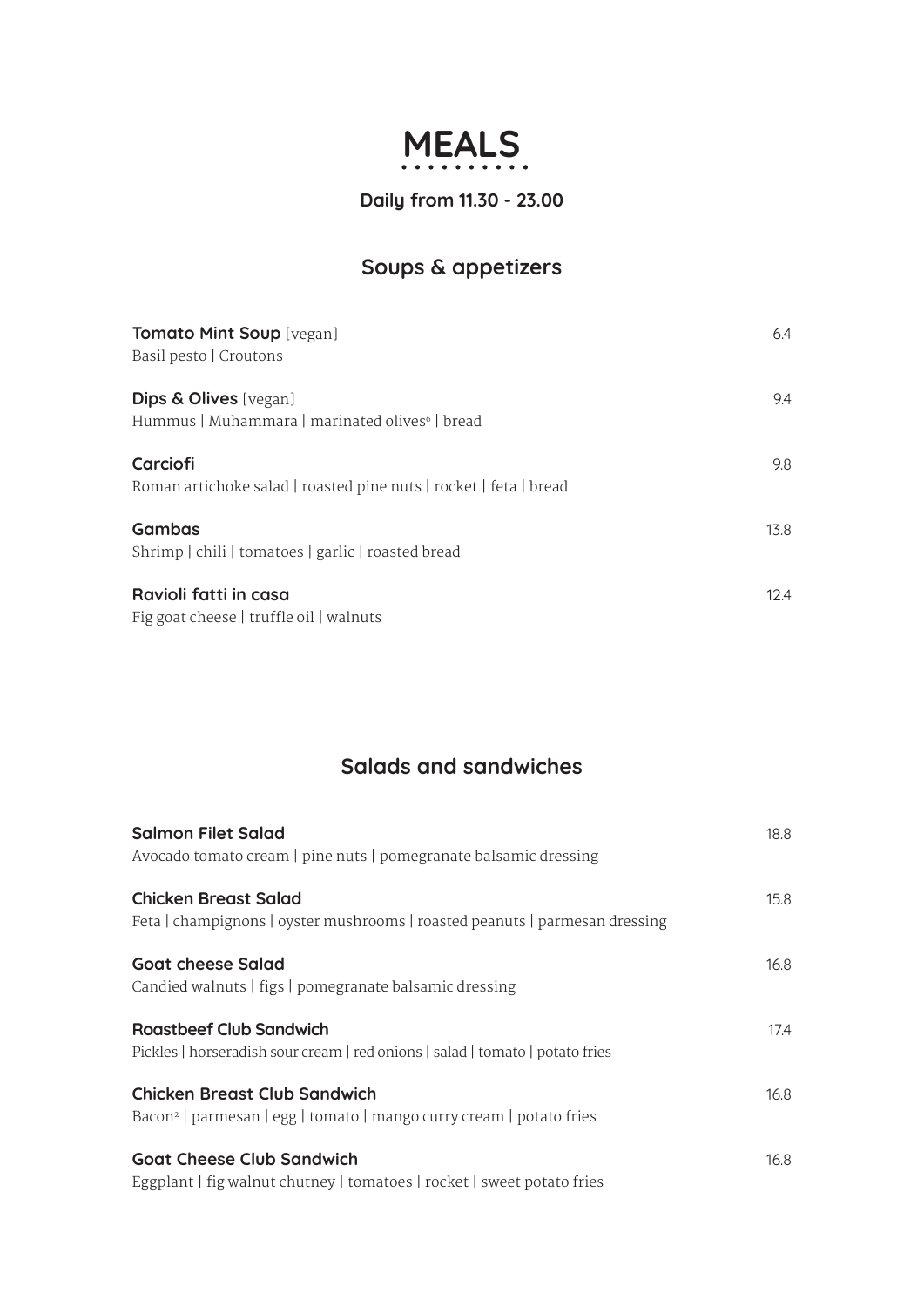## **Vegan & vegetarian**

| <b>Risotto Bufala</b><br>Buffalo mozzarella   tomatoes   pine nuts   fresh herbs                  | 17.8 |
|---------------------------------------------------------------------------------------------------|------|
| <b>Red Beet Gnocchi</b><br>Baby spinach   cherry tomatoes   feta   pine nuts                      | 13.8 |
| Rigatoni verde [vegan]<br>Basil avocado pesto   cherry tomatoes   lime   pine nuts                | 13.4 |
| <b>Truffel-Burger</b> [vegan]<br>Fresh truffles   red onions   sriracha mayo   sweet potato fries | 17.8 |

## **Fish & meat**

| <b>Grilled Salmon Filet</b><br>Potatoes cooked in butter   baby spinach   avocado tomato cream | 19.8 |
|------------------------------------------------------------------------------------------------|------|
| <b>Risotto Scampi</b><br>Dried tomatoes   pine nuts   lemon                                    | 18.4 |
| <b>Steak Paris</b><br>Beef tenderloin   ratatouille   potato fries   Café de Paris butter      | 25.8 |
| <b>Tuscan Lemon Chicken</b><br>Almond brossoli I notatoos Leonfit tomatoos                     | 17.8 |

Almond broccoli | potatoes | confit tomatoes

| <b>Sides</b> |  |  |  |  |  |  |  |  |                                                                                |  |
|--------------|--|--|--|--|--|--|--|--|--------------------------------------------------------------------------------|--|
|              |  |  |  |  |  |  |  |  | Salad 4.8   Grilled vegetables 4.4   Potato fries 4.4   Sweet potato fries 4.8 |  |

## **Dessert**

| <b>Small Chocolate Cake</b> [vegan]         | 7.4 |
|---------------------------------------------|-----|
| Almonds   pistachios   fresh berries   figs |     |
| Espresso Tiramisu <sup>9</sup> in a glass   | 6.8 |

Fresh strawberries | strawberry pulp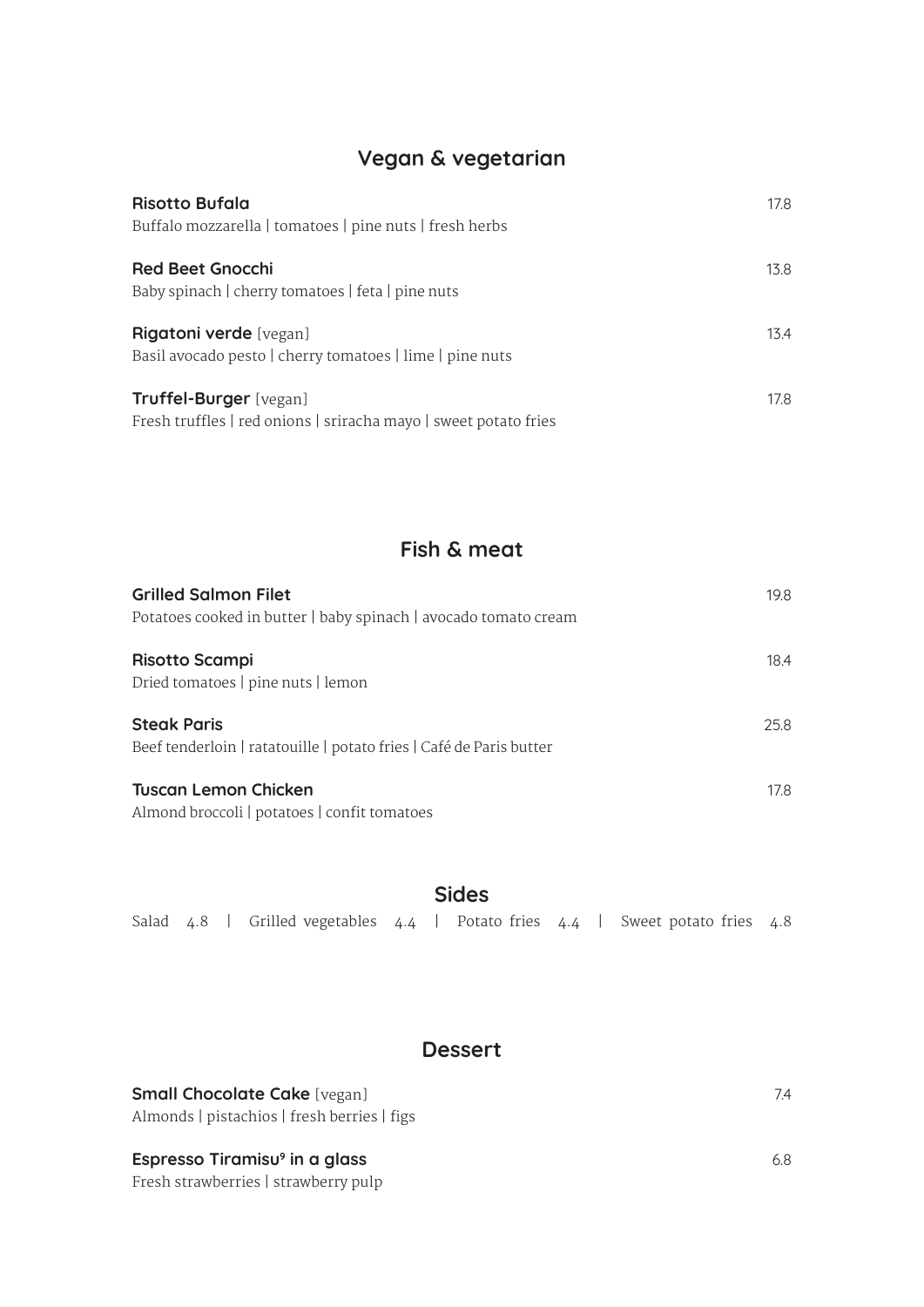

#### **Water**

| Table water still   sparkling<br>Viva con Aqua still   sparkling                                                                                                                                                                                                                                                     | $0.2$ $\overline{\phantom{0}}$<br>0.33 l | 3.4 | 2.8 $0.41$ 3.8                            | 1 <sup>1</sup><br>0.751                                            | 6.4<br>7.4                             |
|----------------------------------------------------------------------------------------------------------------------------------------------------------------------------------------------------------------------------------------------------------------------------------------------------------------------|------------------------------------------|-----|-------------------------------------------|--------------------------------------------------------------------|----------------------------------------|
| <b>Soft Drinks</b>                                                                                                                                                                                                                                                                                                   |                                          |     |                                           |                                                                    |                                        |
| Seasonal self-made lemonades<br>Coca Cola <sup>1,3,9</sup>   Coca Cola Zero <sup>1,3,9,11</sup><br>Lemon soda11<br>Bluna orange soda <sup>1,3</sup><br>Paulaner Spezi1,3,9<br>Fever Tree Premium Natural Mixers                                                                                                      |                                          |     | $0.2$ ]<br>$0.2$ $\overline{\phantom{a}}$ | 0.41<br>0.2<br>$3.2 \quad 0.41$<br>0.21<br>$3.2 \quad 0.4$<br>0.21 | 4.8<br>3.2<br>4.6<br>3.2<br>4.6<br>4.2 |
| [Indian Tonic Water <sup>3,10</sup>   Mediterranean Tonic Water <sup>3,10</sup>  <br>Lemon Tonic Water <sup>3,10</sup>   Ginger Ale <sup>3,10</sup>   Ginger Beer <sup>3,10</sup> ]<br>Red Bull <sup>1,9,15</sup>   sugar free <sup>1</sup><br>Balis [basil ginger lemonade]<br>Balis Tiki [pineapple mint lemonade] |                                          |     |                                           | 0.21<br>0.251<br>$0.25$ l                                          | 4.6<br>4.2<br>4.2                      |
| Fruit juice & fruit nectar                                                                                                                                                                                                                                                                                           |                                          |     |                                           |                                                                    |                                        |
| From Wolfra<br>Apple naturally cloudy   orange   grapefruit<br>currant   maracuja   rhubarb   mango   peach                                                                                                                                                                                                          |                                          |     |                                           | $0.21$ 3.6 $0.41$                                                  | 5.2                                    |
| <b>Sparkling juice</b>                                                                                                                                                                                                                                                                                               |                                          |     | 0.21                                      | $3.2 \quad 0.41$                                                   | 4.6                                    |
| Freshly pressed juices and smoothies                                                                                                                                                                                                                                                                                 |                                          |     |                                           |                                                                    |                                        |
| Freshly pressed orange juice                                                                                                                                                                                                                                                                                         |                                          |     | $0.2$ $\overline{\phantom{a}}$            | 4 $0.4$ l                                                          | 5.8                                    |
| Create your own smoothie out of the following:                                                                                                                                                                                                                                                                       |                                          |     |                                           |                                                                    |                                        |
| Banana   apple   honeydew melon   strawberries   spinach   honey<br>30g "Vegan Muscle" protein powder                                                                                                                                                                                                                |                                          |     |                                           |                                                                    | 7.4<br>$+3$                            |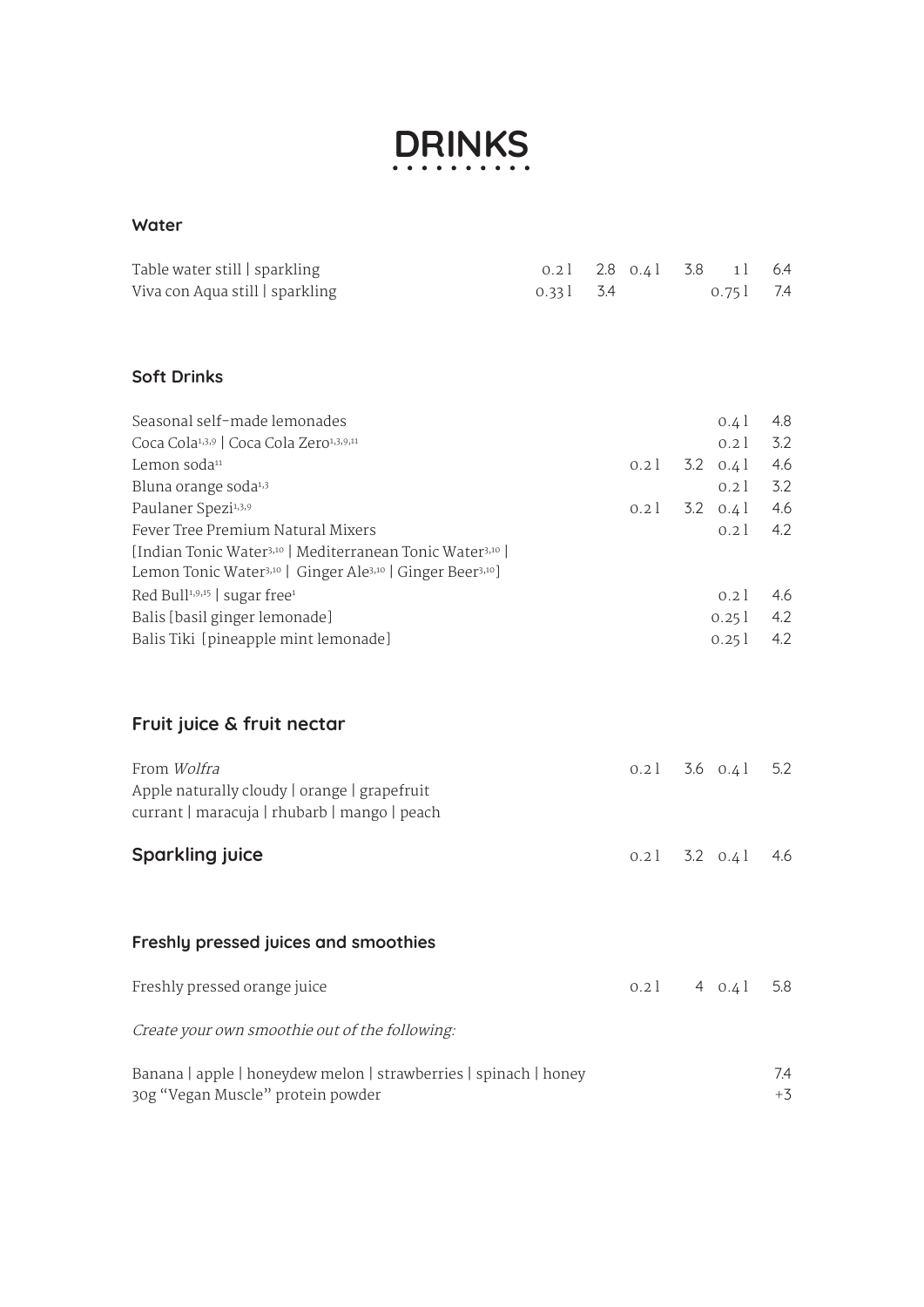| <b>Coffee</b> [fairtrade from Puro]                                    | coffee offer also available decaffeinated! |
|------------------------------------------------------------------------|--------------------------------------------|
| Espresso <sup>9</sup> double espresso <sup>9</sup>                     | 2.4<br>3.6                                 |
| Espresso macchiato <sup>9</sup> double espresso macchiato <sup>9</sup> | 2.8<br>3.8                                 |
| Cappuccino <sup>9</sup>                                                | 3.8                                        |
| Milk coffee <sup>9</sup>                                               | 4.2                                        |
| Latte Macchiato <sup>9</sup>                                           | $4.2^{\circ}$                              |
| Cup of coffee 9                                                        | 3.8                                        |
| Chai Latte <sup>9</sup>                                                | 4.2                                        |
| Hot chocolate                                                          | 4.2                                        |
| Affogato [esspresso + 1 scoop of vanilla ice cream]                    | 4.4                                        |

We will also gladly make hot drinks with soy, oat, or lactose-free milk for additional 0.6

**Tea Cup** 0.25l 4.2 **Pot** 0.6l 7.4

Fresh ginger mint tea

Sir Pellinore | organic mint tea with a hint of lemon

Teas from alvelus out of controlled organic crops:

Darjeeling | black tea from India Supergreen | green tea mixture with a hint of fresh lemon Chai-rooibos | classic rooibos mixture Wildfrüchte | fruit mixture Genieß den Abend | relaxing Aryurveda mixture Schlechtwettertee | herb mixture Verrückte Lakritze | herb mixture with liquorice-lime taste

## **Cakes**

We have a large selection of fresh cakes – self-made as well as from the confectionary Victorian House. Please ask our service staff or look for yourself at the cake showcase.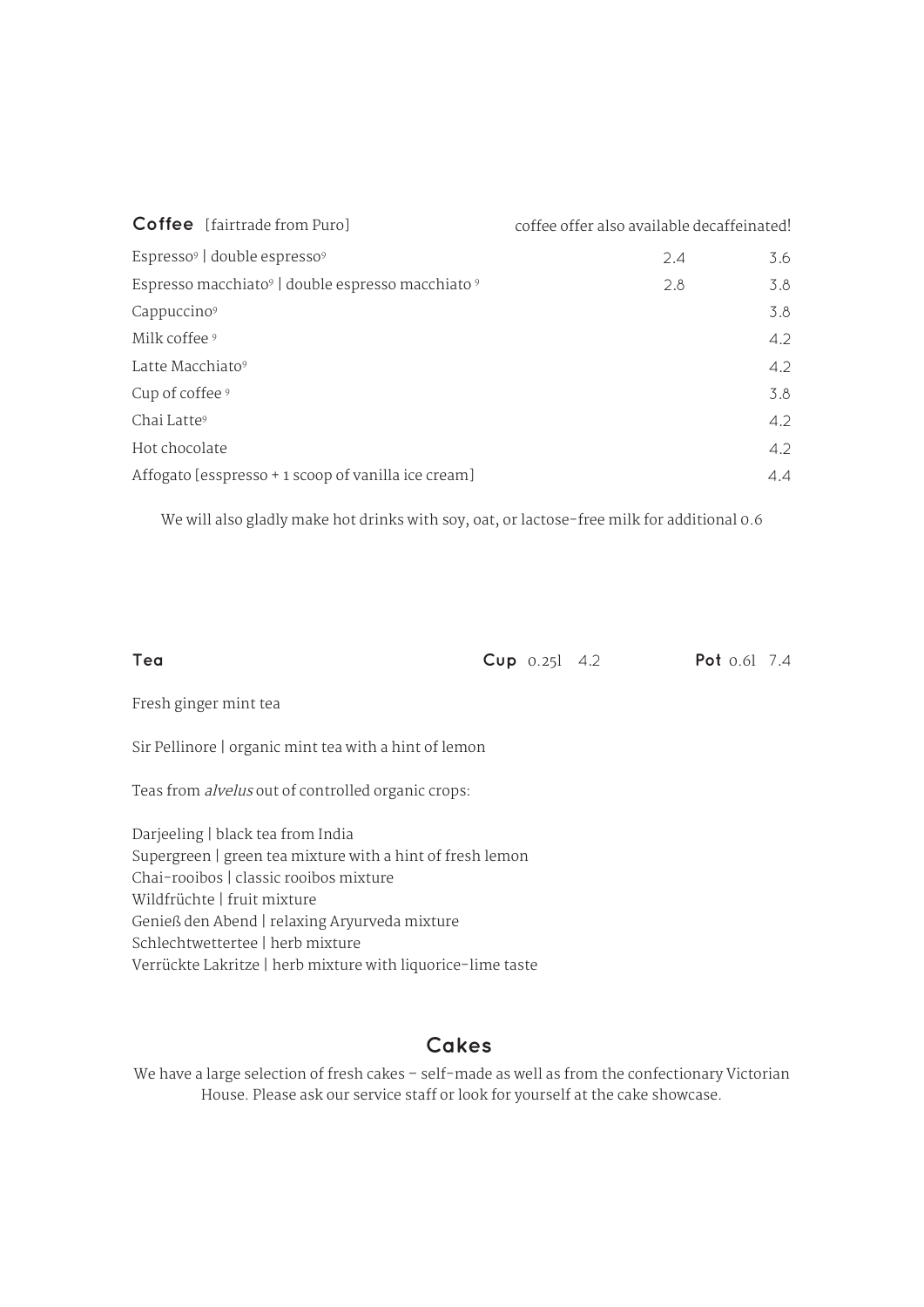### **Beer**

| Augustiner Helles [lager hell] draught   Edelstoff [export]   Dunkel [dark]                        | 0.51  | 4.4  |  |  |  |
|----------------------------------------------------------------------------------------------------|-------|------|--|--|--|
| Hopf Weißbier [wheat] draught                                                                      | 0.51  | 4.8  |  |  |  |
| Hopf Leichte [light wheat]   Dunkle [dark wheat]   Alkoholfrei [alcohol-free wheat]                | 0.51  | 4.8  |  |  |  |
| Lammsbräu Pils Zzzisch [lager pils]                                                                | 0.331 | 4.2  |  |  |  |
| Lammsbräu alcohol-free                                                                             | 0.331 | 4.2  |  |  |  |
| Radler <sup>11</sup> [shandy   lager mixed with lemonade]                                          | 0.51  | 4.4  |  |  |  |
| Russ'n <sup>11</sup> [wheat beer shandy] & Cola-Weißbier <sup>1,3,9</sup> [wheat beer + coca cola] | 0.51  | 4.8  |  |  |  |
| <b>Spritzers</b>                                                                                   |       |      |  |  |  |
| Weinschorle (wine + sparkling water) [red   white   rosé]<br>0.21<br>4.4                           | 0.41  | 7.8  |  |  |  |
| Aperol Spritz <sup>1,5,8,10</sup>                                                                  | 0.351 | 7.4  |  |  |  |
| Campari Spritz <sup>1,5,8,10</sup>                                                                 | 0.351 | 7.8  |  |  |  |
| Hugo                                                                                               | 0.351 | 7.8  |  |  |  |
| Cider Somersby Apple                                                                               | 0.331 | 4.6  |  |  |  |
| Fruit spirit & Grappa                                                                              |       |      |  |  |  |
| Destillery Freihof 38 % Vol.<br>2 cl<br>3.8                                                        | 4 cl  | 6.4  |  |  |  |
| [william pear   fruit brandy   apricot   hazelnut]                                                 |       |      |  |  |  |
| Grappa Nardini 50 % Vol.<br>2 cl<br>3.8                                                            | 4 cl  | 6.4  |  |  |  |
| Grappa Nonino di Prosecco 41 % Vol.<br>2 cl<br>4.8                                                 |       |      |  |  |  |
| Whisky                                                                                             |       |      |  |  |  |
| Makers Mark 45 % Vol. Bourbon   Jameson 40 % Vol. Irish Whisky                                     | 4 cl  | 6.8  |  |  |  |
| Bushmills 10 Years 40 % Vol. Irish Whisky                                                          | 4 cl  | 7.8  |  |  |  |
| Slyrs 43 % Vol. Scotch   Ardbeg 10 Years 46 % Vol. Scotch                                          | 4 cl  | 9.8  |  |  |  |
| Laphroaig 10 Years 40 % Vol. Island Single Malt Scotch                                             |       |      |  |  |  |
| Glenfiddich 18 Years 43 % Vol. Single Malt Scotch                                                  | 4 cl  | 14.8 |  |  |  |
| Wodka                                                                                              |       |      |  |  |  |
| Absolut Vodka 40 % Vol.   Absolut Vodka Citron 40 % Vol.<br>2 cl<br>3.8                            | 4 cl  | 6.4  |  |  |  |
| Grasovska Vodka 40 % Vol.<br>3.8<br>2 cl                                                           | 4 cl  | 6.4  |  |  |  |
| Kakuzo tea infused Vodka 40 % Vol.<br>4.8<br>2 cl                                                  | 4 cl  | 7.4  |  |  |  |
| Gin                                                                                                |       |      |  |  |  |
| Martin Millers Gin 40 % Vol.                                                                       | 4 cl  | 6.8  |  |  |  |
| Roku Japanese Gin 43 % Vol. <sup>1</sup>                                                           | 4 cl  | 7.2  |  |  |  |
| The Duke Munich 45 % Vol.                                                                          | 4 cl  | 7.2  |  |  |  |
|                                                                                                    |       |      |  |  |  |
| Edinburgh Scottish 43 % Vol.   Cannonball 57.2 % Vol.   Seaside 43 % Vol.                          | 4 cl  | 7.2  |  |  |  |
| Monkey 47 Schwarzwald 47 % Vol.                                                                    | 4 cl  | 7.8  |  |  |  |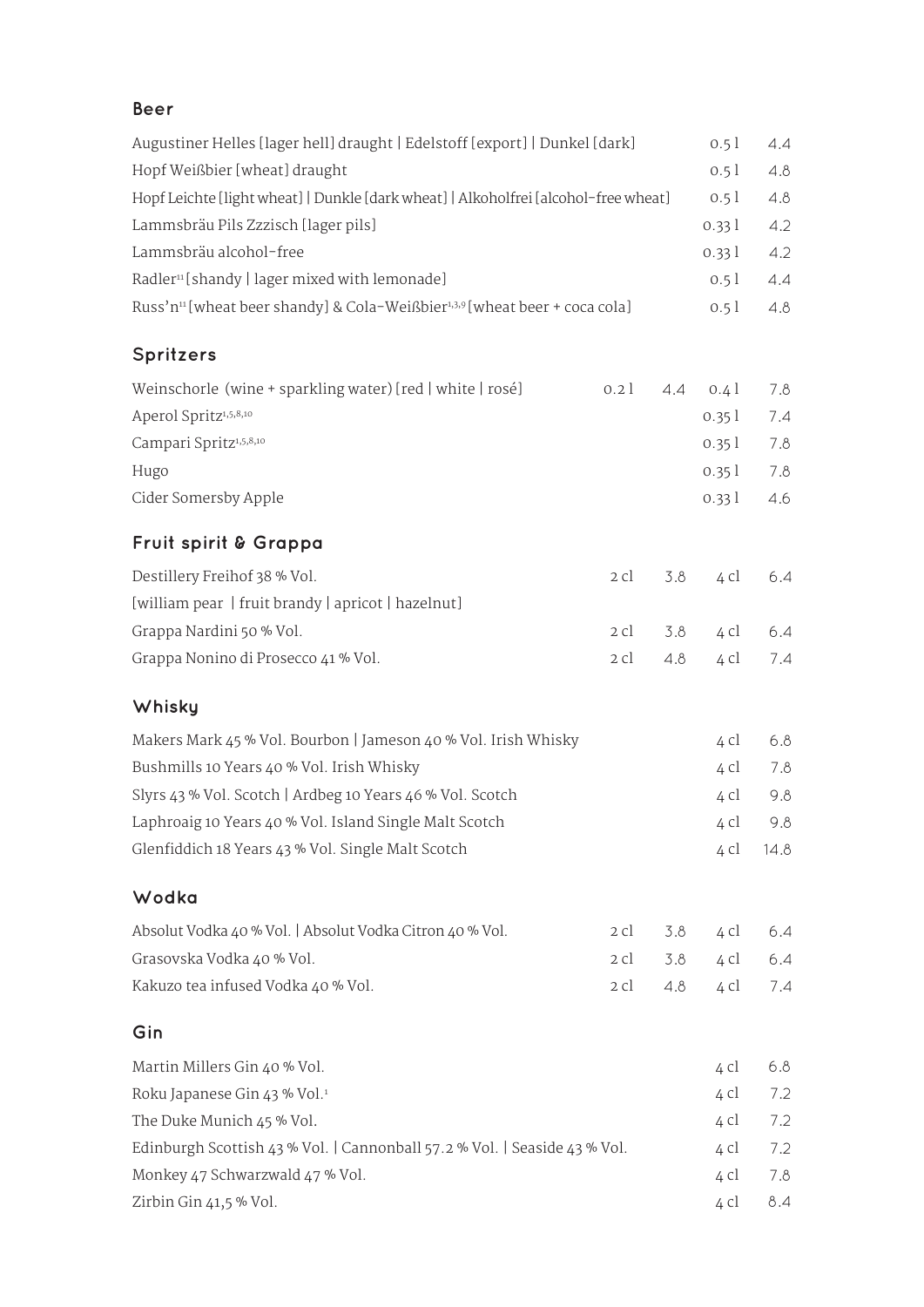| Rum                                     |      |     |      |     |
|-----------------------------------------|------|-----|------|-----|
| Havana Club 3 Años 40 % Vol.            | 2 cl | 3.8 | 4 cl | 6.8 |
| Pampero Especial 40 % Vol.              | 2 cl | 3.8 | 4 cl | 6.8 |
| Zacapa 23 Años 40 % Vol.                | 2 cl | 5.8 | 4 cl | 8.4 |
| Don Papa 40 % Vol.                      | 2 cl | 5.8 | 4 cl | 8.4 |
| Tequila                                 | 2 cl | 3.8 | 4 cl | 6.8 |
| Jose Cuervo 40 % Vol.                   |      |     |      |     |
| Olmeca Resposado 38 % Vol. <sup>1</sup> |      |     |      |     |
| Anise                                   | 2 cl | 3.8 | 4 cl | 6.8 |
| Pernod 40 % Vol. <sup>1</sup>           |      |     |      |     |
| Sambuca Molinari 40 % Vol. <sup>1</sup> |      |     |      |     |
| Liqueur                                 | 2 cl | 3.8 | 4 cl | 6.8 |
| Baileys 17 % Vol. <sup>1,9</sup>        |      |     |      |     |
| Frangelico 20% Vol. <sup>1</sup>        |      |     |      |     |
| Disavonno Amaretto 28 % Vol.            |      |     |      |     |
| Herbal                                  | 2 cl | 3.8 | 4 cl | 6.8 |
| Ramazzotti 30 % Vol.                    |      |     |      |     |

Averna 29 % Vol. Jägermeister 35 % Vol.

### **Cocktail Classics**

| Mojito<br>Havana Club   mint   lime   soda water                            | 10.8 |
|-----------------------------------------------------------------------------|------|
| Munich Mule<br>Martin Miller's Gin   ginger beer <sup>3,10</sup>   cucumber | 10.8 |
| Cuba Libre<br>Havana Rum   Coca Cola <sup>1,3,9</sup>   lime                | 9.8  |
| Negroni<br>Campari <sup>1,5,8,10</sup>   Martin Miller's Gin   Vermouth     | 10.8 |
| <b>Tequila Sunrise</b><br>Jose Cuervo Tequila   orange juice   Grenadine    | 9.8  |
| <b>Whiskey Sour</b><br>Maker's Mark Whisky   egg white   lemon              | 9.8  |

... find many more cocktails and longdrinks on our drinks menu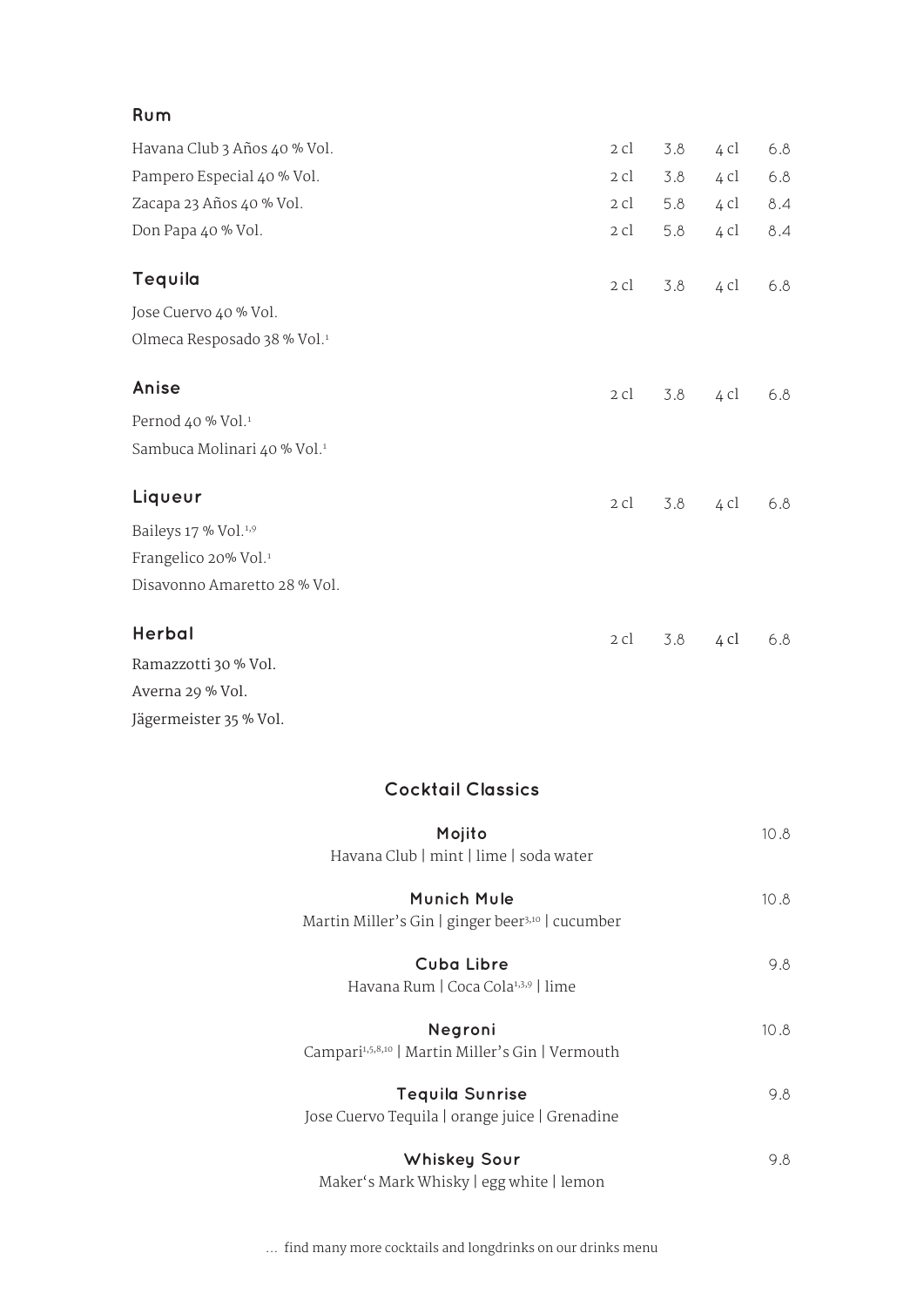# **WINE**

#### **White**

#### Italy

2021 Lugana "FOLÁR" Santi | Veneto 100% Turbiana - It immediately convinces on the nose with an intense - fruity and floral aroma. On the palate it shows clear fresh fruit aromas of pear and peach. A pleasantly creamy wine with a nice balance between fruit and acidity. 2021 Grillo Freudo Arancio | Sicilia DOC On the nose, it captivates with a tropical aroma with notes of mango and papaya, which blend with hints of jasmine and white flowers. The palate is balanced and harmonious with fine acidity. France 2020 Sauvignon Blanc Les Jamelles | Pays d'Oc IGP A nice all-rounder with aromas of passion fruit, wild berries and grapefruit. It has a fresh, crisp structure with nice minerality that makes it a great food companion. The finish is fresh and fruity. 2020 Chardonnay Les Jamelles | Pays d'Oc IGP A classic Chardonnay with exotic aromas of apricot and peach, paired with hazelnut, nougat and caramel. The palate is expressive, full-bodied with a fruity freshness and beautiful minerality. Germany 2019 Riesling Wageck | Palatinate Very intense aroma of ripe fruit such as citrus and vineyard peach. On the palate it presents itself with a crisp texture and racy body. The aromas on the nose are also reflected and accompany the fresh finish. 2019 Pinot Grigio Wageck | Palatinate 0.1 | 5.4 0.2 | 8.8 0.75 | 29.8 0.1 | 4.4 0.2 | 7.4 0.75 | 25.4 0.1 | 4.8 0.2 | 7.8 0.75 | 27.8 0.1 | 5.4 0.2 | 8.8 0.75 | 29.8 0.1 | 4.8 0.2 | 7.8 0.75 | 27.8 0.1 | 4.8 0.2 | 7.8 0.75 | 27.8

This Pinot Grigo was grown in large wood after selective grape harvest. Bacon pear, peach and tangerine zest are found on the nose. On the palate it starts fresh and juicy and ends with a delicate, light creaminess.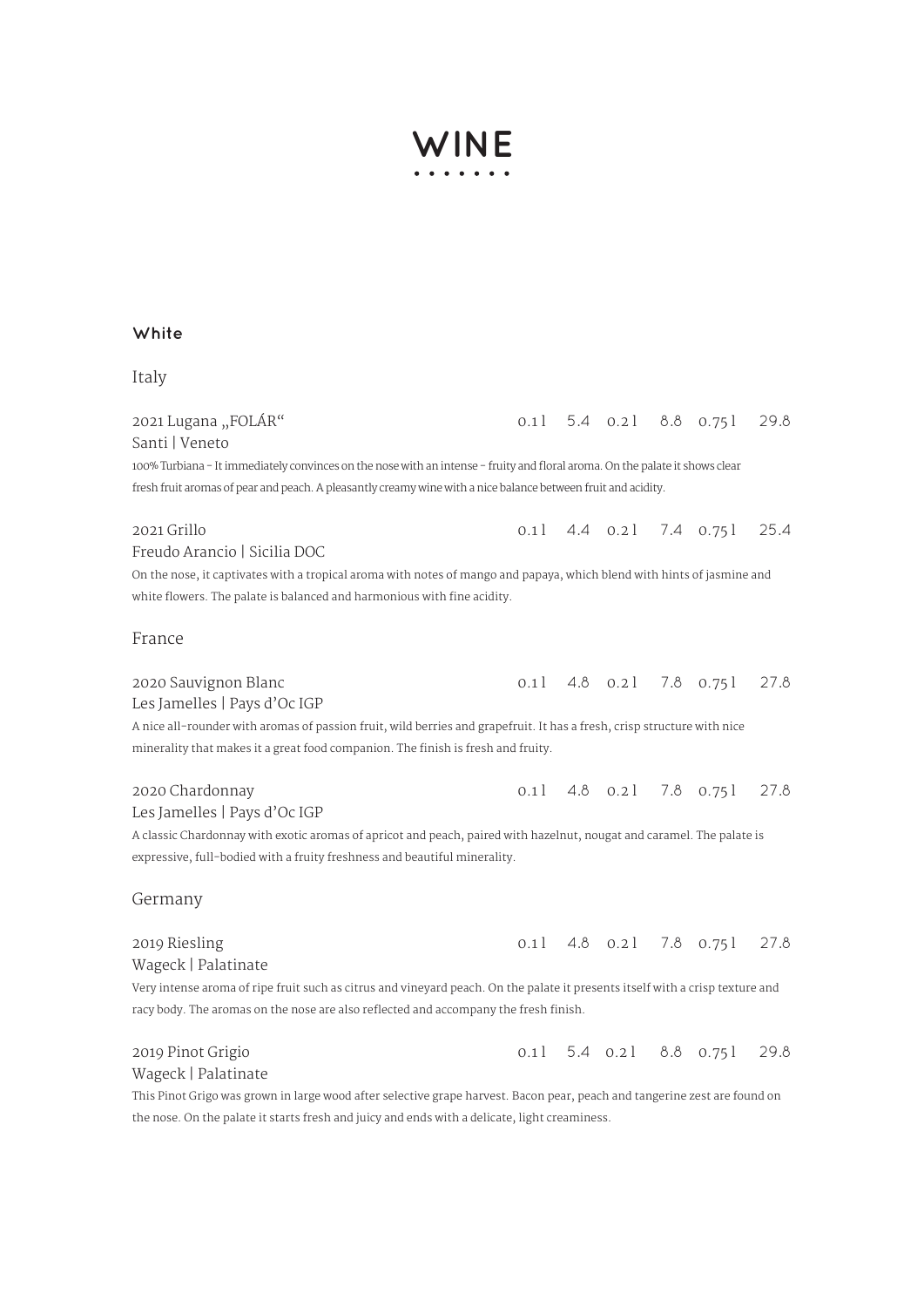#### **Rosé**

#### Germany

2020 Rosé Wageck | Palatinate This fruity rosé from Portugieser, Frühburgunder Cabernet Sauvignon and Dornfelder is complex with aromas from ripe berries like strawberry, raspberry, blackberry to black and red currant. Mineral with fine acid structure in the finish. **Rot** Italy 2020 Syrah Feudo Arancio | Sicilia DOC Strong ruby red color. The wine is rich and smooth, with spicy notes of black pepper, thyme and wild berries. On the palate it brings velvety and pleasing tannins. The grapes are grown both in Sambuca di Sicilia (Agrigento province) and in Acate (Ragusa province). 2020 Primitivo "Pilùna" Castello Monaci | Apulien IGP Dark purple red; aromas of ripe grapes, along with pepper and vanilla notes and hints of Mediterranean scrubland in the voluminous bouquet. With powerful and concentrated flavor, which in its long finish has allusions to jam of dark berries and licorice. France 2019 Merlot Les Jamelles | Pays d'Oc IGP This wine has a dark color, is very complex, rich, long and fat. Its aromas are reminiscent of blackberries, currants and cherries, of jam and preserved fruits. The smell is smoky of peat and spicy of cinnamon and thyme. The palate is round, rich and long with ripe tannins in the finish. Spain 2017 Rioja Crianza Bodegas Tarôn | Rioja DOCa 0.1 | 4.4 0.2 | 7.4 0.75 | 25.4 0.1 | 4.8 0.2 | 7.8 0.75 | 27.8 0.1 4.8 0.2 | 7.8 0.75 | 27.8 0.1 4.8 0.2 | 7.8 0.75 | 27.8 0.1 | 5.4 0.2 | 8.8 0.75 | 29.8

100% Tempranillo - Ruby red color with purple hues, bright in the glass. It smells of ripe wild berries, black cherries, cassis jelly. The roasted aroma is very nice but not intrusive, aromas of oak, tobacco and dark chocolate underline the fruit. On the palate, the wonderful complexity is confirmed. The wine is fruity, with round acidity and velvety tannins, very well structured, full-bodied and with a long finish.

| 2018 Dehesa la Granja |  |  | 0.1 5.8 0.2 9.8 0.75 32.8 |  |
|-----------------------|--|--|---------------------------|--|
| Bodegas Tarôn   Rioja |  |  |                           |  |

100% Tempranillo from the Spanish wine crown Alejandro Fernandez. It delights on the nose with intense fruit aromas of ripe plums and cherries. The palate is supple, with fine tannin and a juicy length.